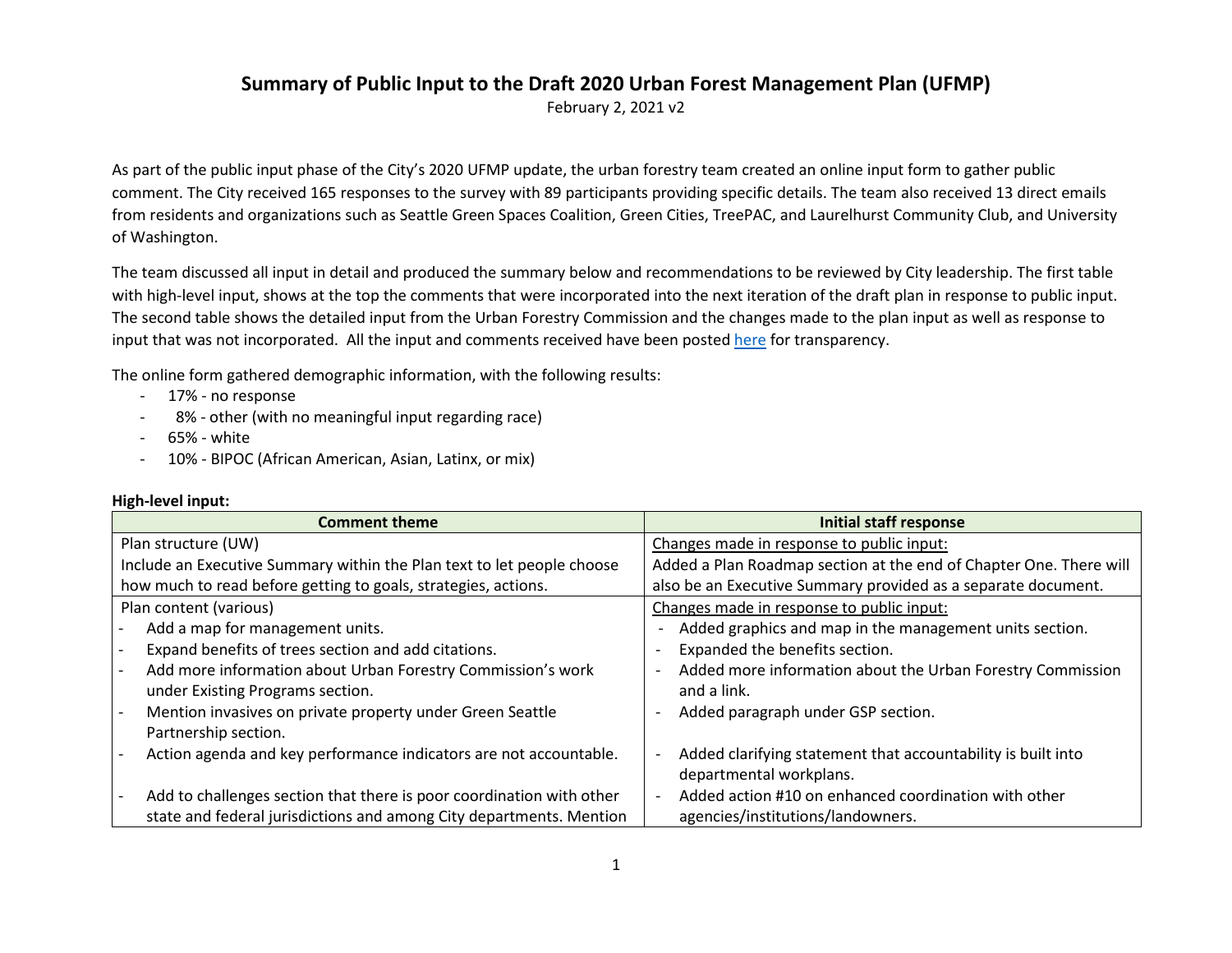| <b>Comment theme</b>                                                                                                                                                                                                                                                                                                                                                                                                                                                                                                                                                                                                                                                                                                                                                           | <b>Initial staff response</b>                                                                                                              |
|--------------------------------------------------------------------------------------------------------------------------------------------------------------------------------------------------------------------------------------------------------------------------------------------------------------------------------------------------------------------------------------------------------------------------------------------------------------------------------------------------------------------------------------------------------------------------------------------------------------------------------------------------------------------------------------------------------------------------------------------------------------------------------|--------------------------------------------------------------------------------------------------------------------------------------------|
| SDOT, Corps of Engineers, UW, schools, or action on coordination                                                                                                                                                                                                                                                                                                                                                                                                                                                                                                                                                                                                                                                                                                               |                                                                                                                                            |
| between landowners such as institutions, county, state, Port, and                                                                                                                                                                                                                                                                                                                                                                                                                                                                                                                                                                                                                                                                                                              |                                                                                                                                            |
| federal agencies (SGSC).                                                                                                                                                                                                                                                                                                                                                                                                                                                                                                                                                                                                                                                                                                                                                       |                                                                                                                                            |
| Add date in which tree regulations were enacted on timeline. Add                                                                                                                                                                                                                                                                                                                                                                                                                                                                                                                                                                                                                                                                                                               | The project team agreed that significant effort would be needed                                                                            |
| dates previous to colonization. Include more thorough discussion of                                                                                                                                                                                                                                                                                                                                                                                                                                                                                                                                                                                                                                                                                                            | to re-do this section right and agreed to remove it.                                                                                       |
| Indigenous forest management.                                                                                                                                                                                                                                                                                                                                                                                                                                                                                                                                                                                                                                                                                                                                                  |                                                                                                                                            |
| Green Cities study is old and now unreliable (especially the                                                                                                                                                                                                                                                                                                                                                                                                                                                                                                                                                                                                                                                                                                                   | Unfortunately, this is the only data we have. Very expensive to                                                                            |
| replacement value of \$4.99B).                                                                                                                                                                                                                                                                                                                                                                                                                                                                                                                                                                                                                                                                                                                                                 | update. Core Team believes it is still relevant.                                                                                           |
| Goals, Strategies, Actions                                                                                                                                                                                                                                                                                                                                                                                                                                                                                                                                                                                                                                                                                                                                                     | Changes made in response to public input:                                                                                                  |
| Goals are not SMART (Specific, Measurable, Achievable, Realistic, and                                                                                                                                                                                                                                                                                                                                                                                                                                                                                                                                                                                                                                                                                                          | Changed term "goals" to Outcomes.                                                                                                          |
| Timely).                                                                                                                                                                                                                                                                                                                                                                                                                                                                                                                                                                                                                                                                                                                                                                       |                                                                                                                                            |
| Move Action 18 to top and bold (UFC and others).                                                                                                                                                                                                                                                                                                                                                                                                                                                                                                                                                                                                                                                                                                                               | Bolded the action and moved to the top of Strategy 7 section.                                                                              |
| Add priority actions from 2013 plan.                                                                                                                                                                                                                                                                                                                                                                                                                                                                                                                                                                                                                                                                                                                                           | Kept language as is. Project team was purposeful on keeping the                                                                            |
|                                                                                                                                                                                                                                                                                                                                                                                                                                                                                                                                                                                                                                                                                                                                                                                | 2020 update succinct. Proposed plan has updated priority actions.                                                                          |
| Tree regulations related comments from TreePAC, SGSC, UFC, and others,                                                                                                                                                                                                                                                                                                                                                                                                                                                                                                                                                                                                                                                                                                         | Shared comments with SDCI/OSE team                                                                                                         |
| included:                                                                                                                                                                                                                                                                                                                                                                                                                                                                                                                                                                                                                                                                                                                                                                      | Specifics of tree regulations is not part of the UFMP update                                                                               |
| Need to change footprint limits on single family lots.                                                                                                                                                                                                                                                                                                                                                                                                                                                                                                                                                                                                                                                                                                                         | scope                                                                                                                                      |
| Development practice to clear cut sites.                                                                                                                                                                                                                                                                                                                                                                                                                                                                                                                                                                                                                                                                                                                                       |                                                                                                                                            |
| Include a tree removal permit system under the plan's management                                                                                                                                                                                                                                                                                                                                                                                                                                                                                                                                                                                                                                                                                                               |                                                                                                                                            |
| units' section.                                                                                                                                                                                                                                                                                                                                                                                                                                                                                                                                                                                                                                                                                                                                                                |                                                                                                                                            |
|                                                                                                                                                                                                                                                                                                                                                                                                                                                                                                                                                                                                                                                                                                                                                                                |                                                                                                                                            |
|                                                                                                                                                                                                                                                                                                                                                                                                                                                                                                                                                                                                                                                                                                                                                                                |                                                                                                                                            |
|                                                                                                                                                                                                                                                                                                                                                                                                                                                                                                                                                                                                                                                                                                                                                                                |                                                                                                                                            |
|                                                                                                                                                                                                                                                                                                                                                                                                                                                                                                                                                                                                                                                                                                                                                                                |                                                                                                                                            |
|                                                                                                                                                                                                                                                                                                                                                                                                                                                                                                                                                                                                                                                                                                                                                                                |                                                                                                                                            |
|                                                                                                                                                                                                                                                                                                                                                                                                                                                                                                                                                                                                                                                                                                                                                                                |                                                                                                                                            |
|                                                                                                                                                                                                                                                                                                                                                                                                                                                                                                                                                                                                                                                                                                                                                                                |                                                                                                                                            |
|                                                                                                                                                                                                                                                                                                                                                                                                                                                                                                                                                                                                                                                                                                                                                                                |                                                                                                                                            |
|                                                                                                                                                                                                                                                                                                                                                                                                                                                                                                                                                                                                                                                                                                                                                                                |                                                                                                                                            |
|                                                                                                                                                                                                                                                                                                                                                                                                                                                                                                                                                                                                                                                                                                                                                                                |                                                                                                                                            |
|                                                                                                                                                                                                                                                                                                                                                                                                                                                                                                                                                                                                                                                                                                                                                                                |                                                                                                                                            |
|                                                                                                                                                                                                                                                                                                                                                                                                                                                                                                                                                                                                                                                                                                                                                                                |                                                                                                                                            |
|                                                                                                                                                                                                                                                                                                                                                                                                                                                                                                                                                                                                                                                                                                                                                                                |                                                                                                                                            |
|                                                                                                                                                                                                                                                                                                                                                                                                                                                                                                                                                                                                                                                                                                                                                                                |                                                                                                                                            |
| SDCI has conflict of interest leading the tree ordinance update.<br>UFMP assumes developer profit is highest and best use w/o balance<br>for forest ecosystem health and integrity.<br>Administrations ignore Urban Forestry Commission recommendations<br>around tree regulations.<br>The plan needs to be strengthened to more aggressively protect<br>existing trees.<br>Council could use fees and fines from tree regulations to pay for tree<br>maintenance.<br>Require ratio of trees per resident during development.<br>Plan should attach cost of tree loss due to development.<br>Comments related to current urban forestry work included:<br>Centralize urban forestry management<br>Increase the extent of the urban forest<br>Focus City resources on tree care | Core Team shared comments with specific program staff<br>$\blacksquare$<br>Core Team felt this input is too detailed for UFMP update scope |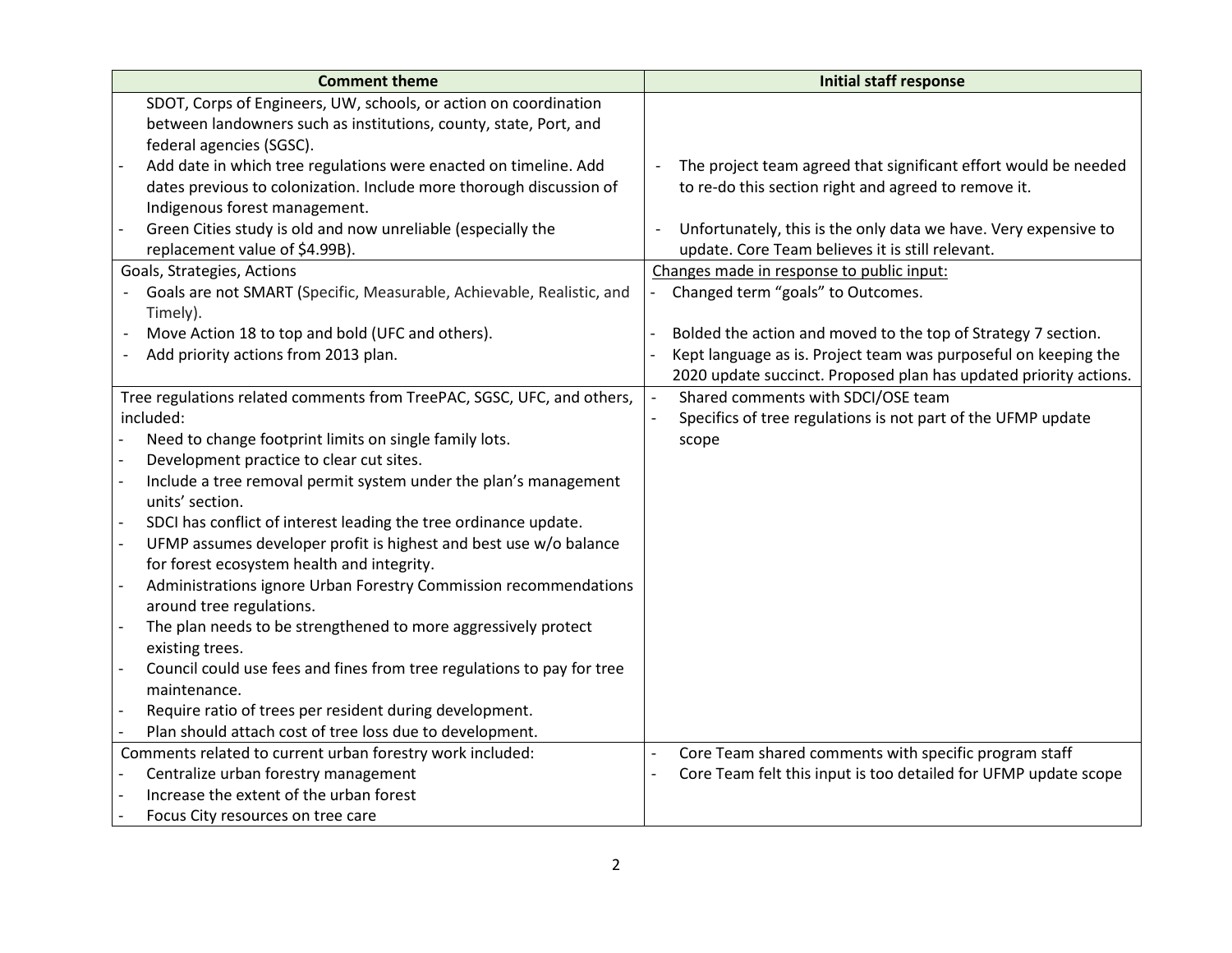| <b>Comment theme</b>                                                   | <b>Initial staff response</b>                                           |
|------------------------------------------------------------------------|-------------------------------------------------------------------------|
| Fund SDOT's inventory                                                  |                                                                         |
| OSE should inventory private trees                                     |                                                                         |
| Trees for Seattle is not able to enforce tree protection or policy     |                                                                         |
| Promote the Heritage Tree program                                      |                                                                         |
| Disclose urban forestry budgets (SGSC)                                 |                                                                         |
| Make staff meetings public (SGSC)                                      |                                                                         |
| Add back the urban wildlife position (cut in 1980s)                    |                                                                         |
| Perform economic impacts assessment from tree loss                     |                                                                         |
| Various tree data-related comments:                                    |                                                                         |
| Critique to 2016 LiDAR protocol                                        |                                                                         |
| Do a complete tree inventory with a searchable database                |                                                                         |
| Tree assessment methods are subjective and lack metrics to             |                                                                         |
| comply with Auditor's recommendations                                  |                                                                         |
| Include canopy volume as measure (various)<br>$\overline{\phantom{a}}$ |                                                                         |
| Draft UFMP doesn't require scientific data (SGSC)                      |                                                                         |
| UFMP fails to pair aerial photography with on-the-ground               |                                                                         |
| assessments (SGSC)                                                     |                                                                         |
| Recommend Google AI and Google Earth Engine to plant tree              |                                                                         |
| planting                                                               |                                                                         |
| Include tree removal in key metrics (including SDCI numbers).          |                                                                         |
| General                                                                |                                                                         |
| Concern that equity issues might take precedence over environment      | Core Team believes the UFMP addresses both equity AND<br>$\overline{a}$ |
| issues(various).                                                       | environmental goals. Communities that experience highest level          |
|                                                                        | of environmental impacts are in equity priority areas.                  |
| Comprehensive Plan has no short-term urban forestry goals or           | The Comp Plan is meant to be a high-level document. Short-term          |
| metrics (SGSC).                                                        | urban forestry goals and metrics belong in the UFMP.                    |

Urban Forestry Commission specific input.

The Urban Forestry Commission (UFC) was established to advise the Mayor and City Council on plans, policies, and regulations having to do with Seattle's urban forest. The UFC's membership is highly technical, with thirteen positions that include wildlife biologist, urban ecologist, university representative, arborist, landscape architect, NGO representative, development community representative, realtor, Get Engaged Member, environmental justice, public health, and community/neighborhood representative. The UFC membership includes representatives from throughout the community. The table below includes specific input provided by the UFC in thei[r letter of recommendation](http://www.seattle.gov/Documents/Departments/UrbanForestryCommission/FinalIssuedDocuments/WhatWeDo-Recomms/ADOPTED_2020UFMPcomments120920final.pdf) dated December 9, 2020.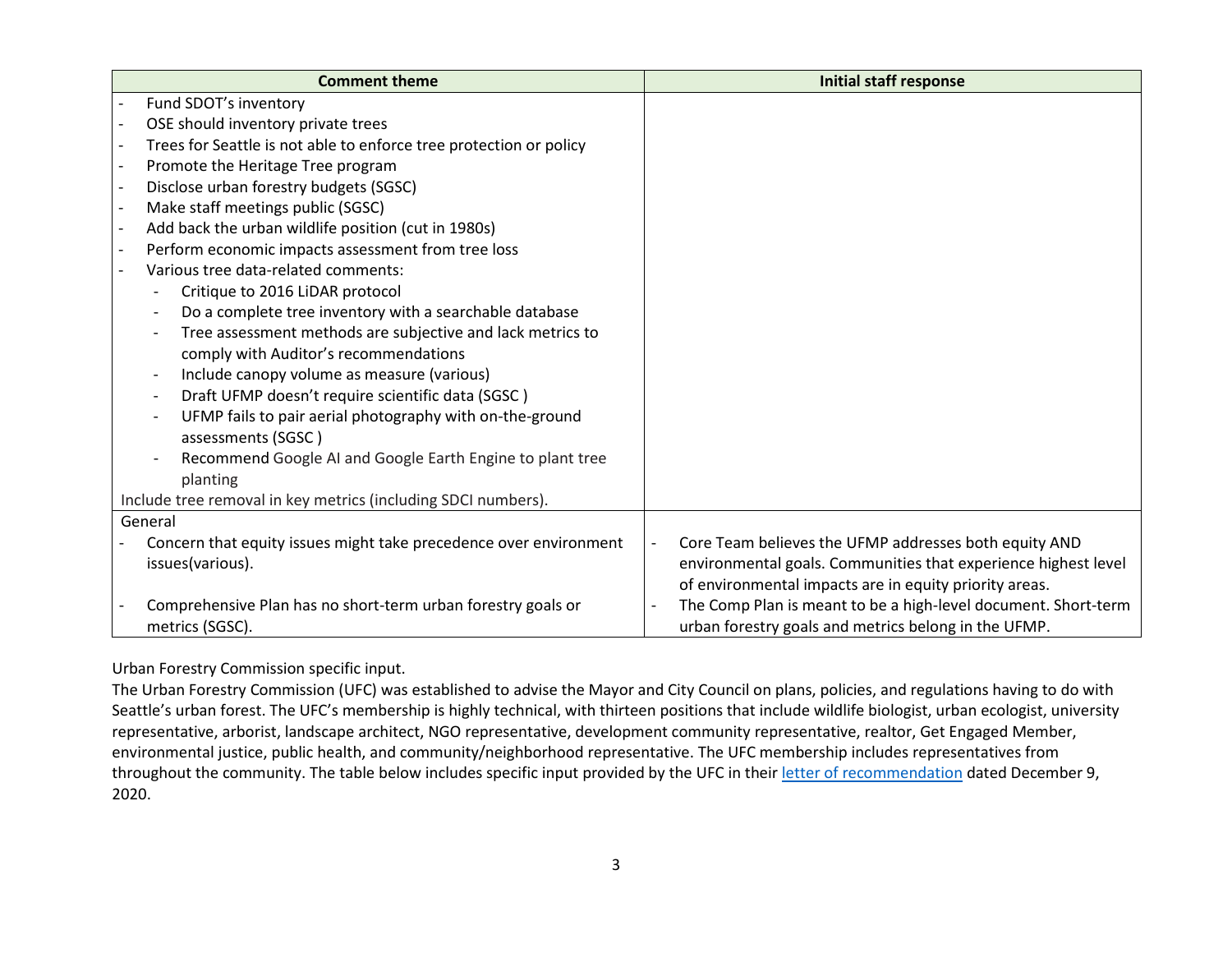| <b>Comment</b>                                                                      | <b>Response</b>                                                  |
|-------------------------------------------------------------------------------------|------------------------------------------------------------------|
| Narrative around the urban forest is often that of "trees vs."-trees vs. density,   | Core Team (CT) discussed and agreed that UF practice             |
| trees vs. freight, trees vs. views, etc. Language reinforces false dichotomy.       | sometimes does require balancing multiple priorities. This is    |
|                                                                                     | indeed hard but necessary and it's CT's job to make it happen    |
|                                                                                     | and find creative solutions.                                     |
| Use the term "environmental justice priority communities" but adding "with an       | CT agreed to make this change.                                   |
| emphasis on Black, Indigenous, and People of Color (BIPOC) communities"             |                                                                  |
| throughout the document                                                             |                                                                  |
| Incentives identified on the draft Plan page 27 include stormwater rates.           | The UFMP does mention trees specifically as a stormwater         |
| However, the text references only land cover, which may be jargon for the           | runoff reduction tool.                                           |
| Plan's public audience. The UFC recommends explicitly mentioning trees as an        |                                                                  |
| opportunity to clearly connect our urban forests and the stormwater benefits        |                                                                  |
| they provide.                                                                       |                                                                  |
| On page 28, the draft Plan enumerates positive statements for the future urban      | CT agreed to use the term Outcomes instead of Goals.             |
| forest. Since these statements do not follow the SMART formulation typical of       |                                                                  |
| goals in management or strategic plans, the UFC recommends against calling          |                                                                  |
| them "goals." The UFC suggests restructuring the statements to read as a list of    |                                                                  |
| vision statements, desired outcomes, or values.                                     |                                                                  |
| The list page 28 in the draft Plan does not contain a statement regarding the       | CT felt that outcomes and indicators were together the best      |
| City's vision. For example, "Trees in Seattle's urban forest are of diverse species | statement of our vision. It was felt that trying to consolidate  |
| and ages and both the urban forest's canopy cover and canopy volume are             | them into a single sentence would not be helpful.                |
| expanding in all management units across the city."                                 |                                                                  |
| The UFC is concerned about setting "Balancing competing priorities" as a goal       | CT modified Outcome 6 to read: The City will work to grow,       |
| and proposes adding the following language to the beginning of Goal 6:              | maintain, preserve, enhance, and restore its urban forest as it  |
| The City will grow, maintain, preserve, enhance, and restore its urban forest as    | meets other priorities.                                          |
| it meets other priorities                                                           |                                                                  |
| The UFC recommends rephrasing the strategies on page 29 to be more specific         |                                                                  |
| and actionable. Specific recommendations include:                                   |                                                                  |
| Strategy #2:                                                                        | Strategy #2 new language: "Identify and implement forest         |
| Current: "Prepare for climate impacts and build a resilient urban forest."          | management actions that increase the urban forest's              |
| Suggestion: "Evaluate potential climate change impacts and identify forest          | resilience to potential impacts, including climate change."      |
| management actions that increase the urban forest's resilience (or                  |                                                                  |
| adaptive capacity) to those impacts."                                               |                                                                  |
| Strategy #3:                                                                        | Strategy #3: CT agreed not to include this language suggestion   |
|                                                                                     | since it substantially limits the original concept. The original |
|                                                                                     | language focused broadly on understanding the urban forest       |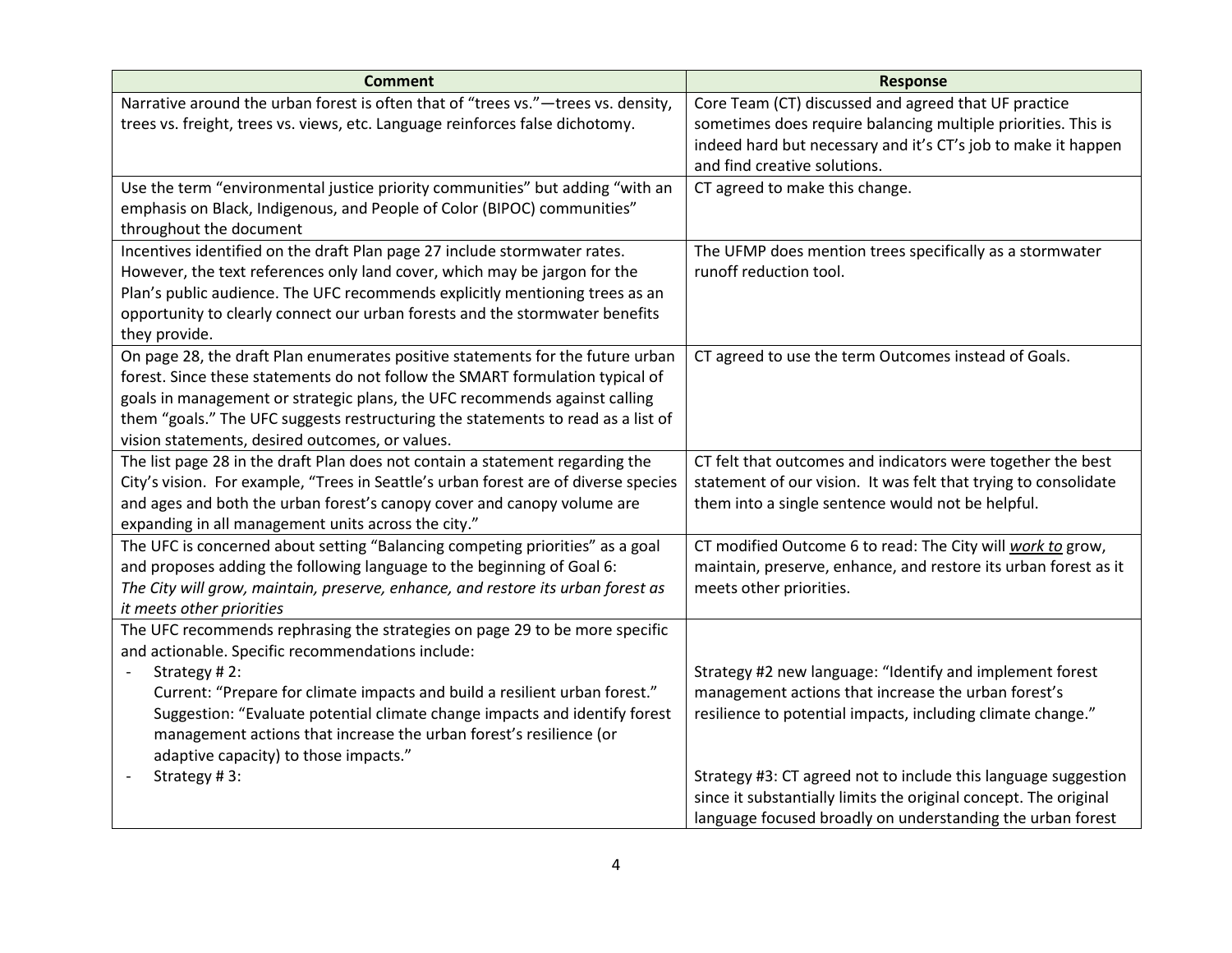| <b>Comment</b>                                                               | <b>Response</b>                                                 |
|------------------------------------------------------------------------------|-----------------------------------------------------------------|
| Current: "Understand the condition and complexity of the urban forest as     | and the suggested language focused on research efforts.         |
| a resource, how it was different in the past, and how it may change in the   | Additionally, the plan already includes a research agenda to    |
| future."                                                                     | focus on this topic.                                            |
| Suggestion: "Support research that evaluates the condition and complexity    | Strategy language to remain as is.                              |
| of the urban forest over time to better understand historical changes and    | Strategy #7 new language: Provide support to the community,     |
| potential future trajectory."                                                | via incentives and regulations, for keeping, removing,          |
| Strategy #7:                                                                 | replacing, and planting trees." This strategy is not just about |
| Current: "Regulate and provide support to the community for keeping,         | regulations, but is also about incentives                       |
| removing, replacing, and planting trees."                                    |                                                                 |
| Suggested: "Strengthen, fund, and enforce tree regulations on private        |                                                                 |
| property and support the community for keeping, removing, replacing, and     |                                                                 |
| planting trees."                                                             |                                                                 |
| The UFC is encouraged by the City's commitment to core urban forest efforts  | CT discussed and agreed to keep the language as is since this   |
| (outlined on page 30):                                                       | issue is already addressed in Chapter 3.                        |
| Planting trees throughout Seattle and complying with the City's Two-for-     |                                                                 |
| One tree replacement policy.                                                 |                                                                 |
| Developing plans and strategies to manage the urban forest on City           |                                                                 |
| natural landscapes and properties.                                           |                                                                 |
| Removing invasive plants from Seattle's forested areas.                      |                                                                 |
| Coordinating departmental work and collaborating on urban forestry           |                                                                 |
| citywide efforts.                                                            |                                                                 |
| Updating initiatives and regulations in support of Seattle's urban forest.   |                                                                 |
| UFC suggests mentioning in the body of the plan prior to the Action Agenda.  |                                                                 |
| Could mention in Chapter 3 and then again before action agenda.              |                                                                 |
| The UFC makes the following comments on the Plan's Action Agenda, pages 31-  |                                                                 |
| 32:                                                                          |                                                                 |
| Strategy 1. Add action: "Identify barriers to tree planting and<br>$\bullet$ | Strategy #1. CT agreed to modify the language in Action #4      |
| maintenance in environmental equity priority communities and develop         | instead of adding a new action.                                 |
| policies to address those barriers."                                         |                                                                 |
| Strategy 2, Action #5. Replace "vulnerability assessment" with               | Strategy #2, Action #5: CT decided the vulnerability            |
| "vulnerability assessment and adaptation plan" and consider replacing        | assessment will be the actionable item. An adaptation plan      |
| the word "resiliency" with "adaptive capacity."                              | suggests a large document which would require additional        |
|                                                                              | planning and delay implementation. The CT decided to keep       |
|                                                                              | term resiliency.                                                |